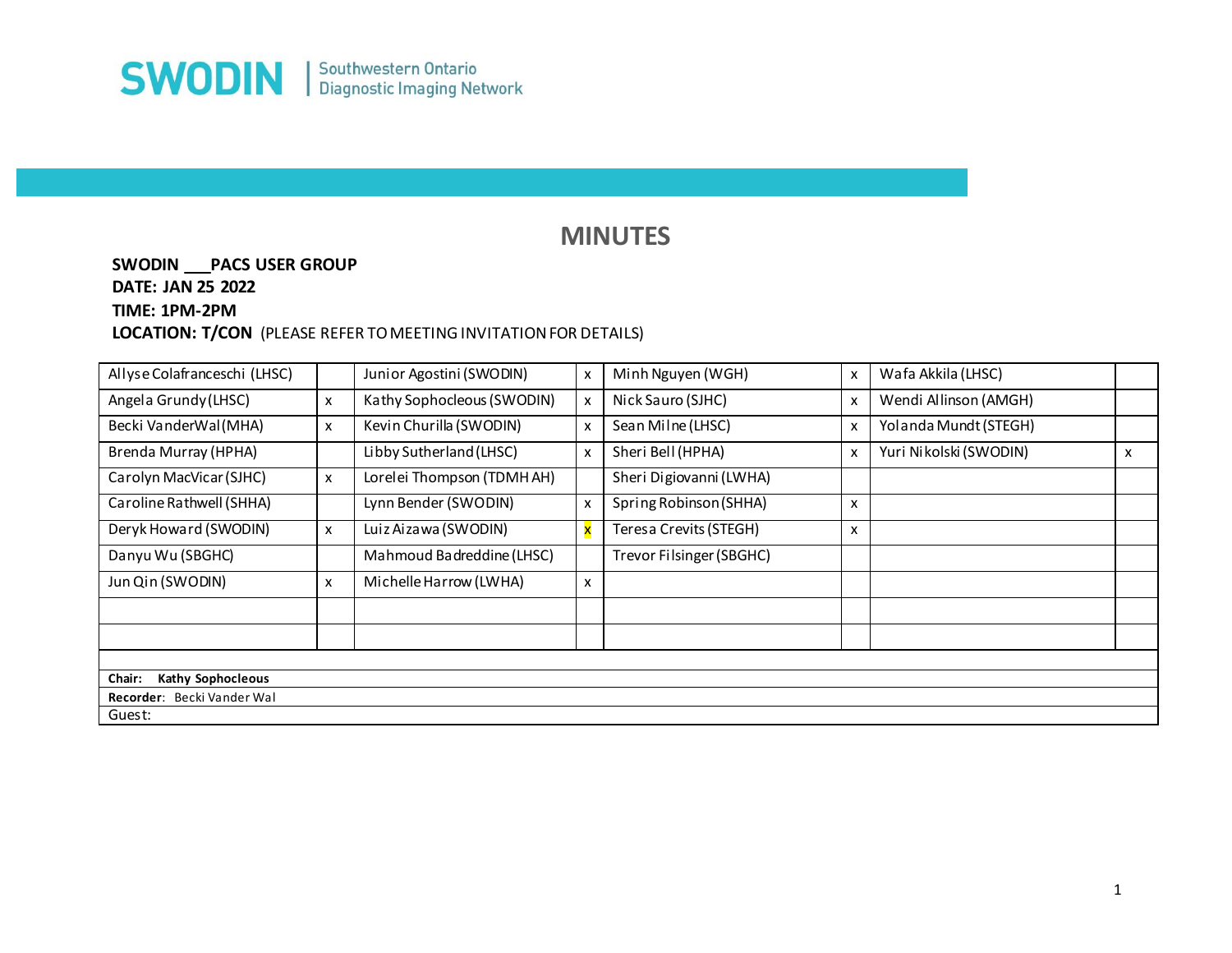

| <b>Topic / Discussion</b>                                                                                                                                                                                                                                                                                                                                                                                                                                                                                                                                                                                                                                                                                                                                                                                                                                                                                                                            | <b>Action/Decision</b> | <b>Responsibl</b><br>е | <b>Due</b><br><b>Date</b> |
|------------------------------------------------------------------------------------------------------------------------------------------------------------------------------------------------------------------------------------------------------------------------------------------------------------------------------------------------------------------------------------------------------------------------------------------------------------------------------------------------------------------------------------------------------------------------------------------------------------------------------------------------------------------------------------------------------------------------------------------------------------------------------------------------------------------------------------------------------------------------------------------------------------------------------------------------------|------------------------|------------------------|---------------------------|
| 1. Welcome                                                                                                                                                                                                                                                                                                                                                                                                                                                                                                                                                                                                                                                                                                                                                                                                                                                                                                                                           |                        |                        |                           |
| Approval of Minutes of Nov 2021- Libby Sutherland<br>Review of Action Items from previous meeting-reviewed action items:<br>All stations need to be at Win10 for the upgrade Agfa-no support for stations on Win7<br>GE Radworks- no longer supported by SWODIN as of Jan 29th<br>• Sites to engage GE for support<br>New ED Discrepancy process- on hold                                                                                                                                                                                                                                                                                                                                                                                                                                                                                                                                                                                            |                        |                        |                           |
| 2. PACS Program Updates PUG PPT Jan_25_2022.ppt                                                                                                                                                                                                                                                                                                                                                                                                                                                                                                                                                                                                                                                                                                                                                                                                                                                                                                      |                        |                        |                           |
| TomTec Reporting- slide 4<br>Hyland PACSScan Web-Slide 4<br>CKHA Onborarding-Slide 4<br>Longitudinal Record Project- On hold                                                                                                                                                                                                                                                                                                                                                                                                                                                                                                                                                                                                                                                                                                                                                                                                                         |                        |                        |                           |
| 3. Agfa El PACS Upgrade PUG PPT Jan_25_2022.ppt-sides 5-13                                                                                                                                                                                                                                                                                                                                                                                                                                                                                                                                                                                                                                                                                                                                                                                                                                                                                           |                        |                        |                           |
| New users created after Jan 18 <sup>th</sup> will not be in Aux - let SWODIN team know if a user will be<br>working during the downtime who was created in EI after Jan 18 2022<br>FFI will not be integrated to AUX. Radiologists can use FFI orders list to launch report, and<br>reports will interface back to sites RIS.<br>Unable to load all objects error message- will only happen a merge happens on the RIS and the<br>User has that exam already open. The user can dismiss the two warnings, and can continue as<br>normal<br>Tasks completed in AUX will be completed in Prod post conversion.<br>Please notify the SWODIN Team if you discover an issue post upgrade.<br>SA's are not required to do testing post upgrade, but were advised to check in with your site for<br>any outstanding QC's tasks<br>SWODIN Team will review the reset password process in 8.1.4 and decide if communication is<br>required for Helpdesk team. |                        |                        |                           |